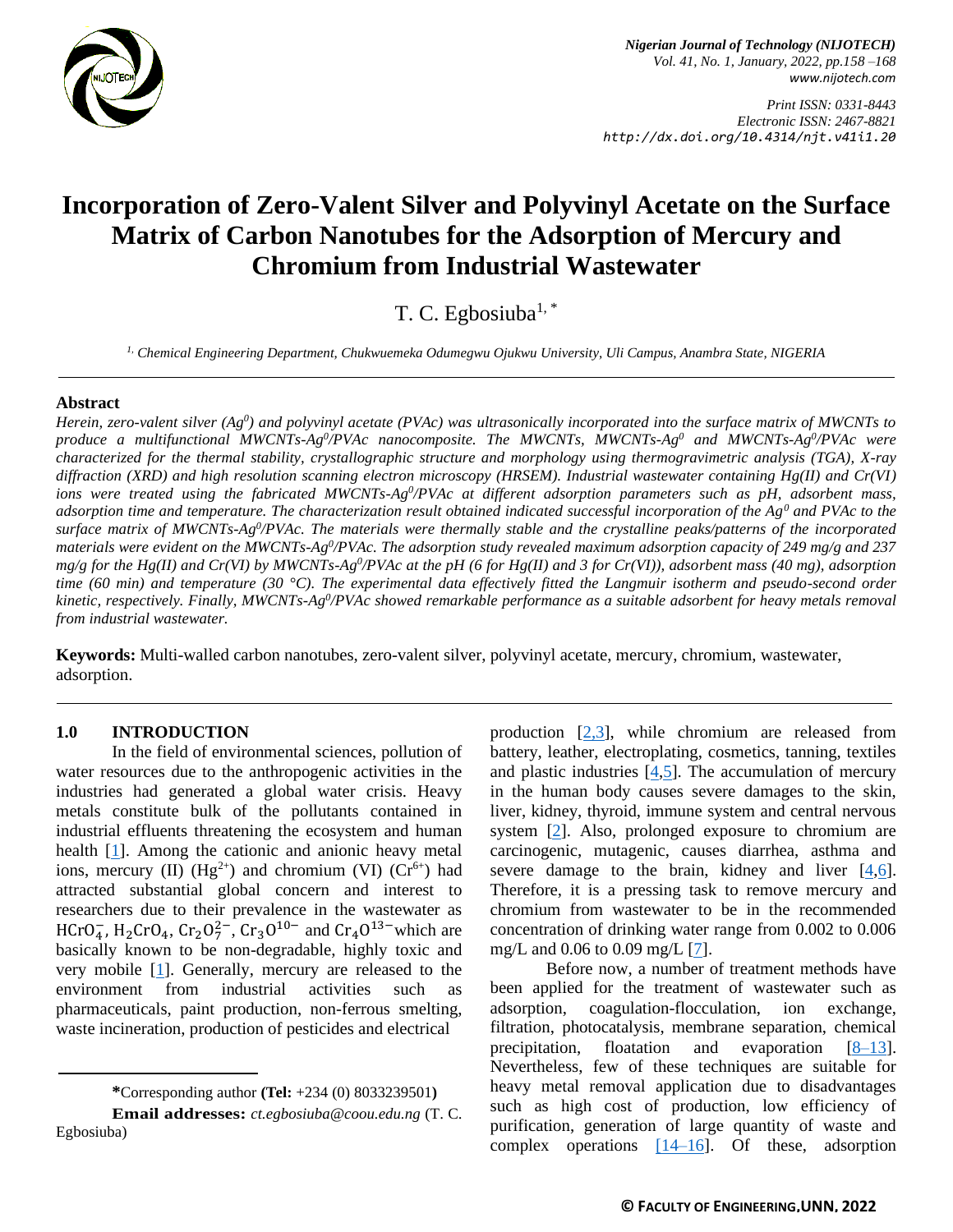technique presents excellent wastewater treatment potential and predominantly used due to its high removal efficiency, low-cost, environmental friendliness, easy handling and highly effective adsorbents [\[17,](#page-9-1)[18\].](#page-9-2) A good number of adsorbents such as agricultural waste, biochar, activated carbon, clay, zeolite, graphene, carbon nanotubes, chitosan, metal nanoparticles, metal organic frameworks and composites of materials have been employed to treat heavy metals contaminated wastewater [\[19](#page-9-3)[–23\]](#page-9-4). In the past, studies have been carried out using multi-walled carbon nanotubes (MWCNTs) to remove heavy metal ions from wastewater [\[15,](#page-9-5)[16,](#page-9-6)[24\]](#page-9-7).

Previous research have also reported the incorporation of materials such as silver nanoparticles, nickel nanoparticles, chitosan, polyethylene glycol and graphene oxide into the surface matrix of MWCNTs for effective adsorption of heavy metals [\[25](#page-9-8)[,26\]](#page-9-9). To the best of our knowledge, no study have investigated the incorporation of polyvinyl acetate on the surface matrix of MWCNTs for the removal of  $Hg(II)$  and  $Cr(VI)$  ions from wastewater.

In this study, silver nanoparticles  $(Ag^0)$  and PVAc was incorporated into the surface matrix of MWCNTs. The obtained MWCNTs, MWCNTs-Ag<sup>0</sup> and MWCNTs-Ag<sup>0</sup> /PVAc were characterized using thermogravimetric analysis (TGA), X-ray diffraction (XRD) and high resolution scanning electron microscopy (HRSEM) to ascertain the thermal stability, crystalline structure and morphology. Further investigation of the adsorption capacity of MWCNTs-Ag<sup>0</sup>/PVAc towards  $Hg(II)$  and Cr(VI) was conducted at different pH, adsorbent mass, adsorption time and temperature. The experimental data fro the adsorption studies were subjected to isotherm models and kinetic models to determine the mechanism of the process. The thermodynamic parameters were also determined for the effectiveness of Hg(II) and Cr(VI) adsorption by MWCNTs-Ag<sup>0</sup>/PVAc.

# **2.0 MATERIALS AND METHODS**

## *2.1 Materials*

The chemicals such as polyvinyl acetate (PVAc), sodium hydroxide (NaOH), sulphuric acid  $(H_2SO_4)$ , nitric acid  $(HNO<sub>3</sub>)$  and ethanol were in the purity range of 98 to 99.5% and purchased from Sigma Aldrich, Lagos. All the chemicals utilized in this study were of analytical grade and used as received without further purification. The entire solution preparation was carried out using deionized water. The industrial wastewater was obtained from industrial layout, Nnewi Anambra State. The MWCNTs and zero valent silver  $(Ag^0)$  used in this study were prepared as reported elsewhere [\[5,](#page-8-4)[16](#page-9-6)[,27\]](#page-9-10).

## 2.2 *Preparation MWCNTs-Ag<sup>0</sup>***/PVAc**

Initially, the MWCNTs was purified and oxidized by ultrasonication technique using the procedure reported elsewhere  $[16,17]$  $[16,17]$ . Particularly, 10 g of MWCNTs was mixed into 250 mL Erlenmeyer flask containing a solution of  $H<sub>2</sub>SO<sub>4</sub>$  (10 mL) and  $HNO<sub>3</sub>$  (30 mL) placed in an ultrasonic bath at 60 °C for 3 h. Thereafter, the oxidized MWCNTs was washed to a pH around 7 using distilled water and oven dried overnight at 100 °C. Subsequently, 5 g of  $Ag<sup>0</sup>$  was added to a 2.5 g of PVAc dissolved in a 200 mL mixed solution of ethanol and water (ratio 1:1,  $v/v$ ) under continuous sonication at 40  $^{\circ}$ C for 2 h. Then, the oxidized MWCNTs was added to the mixture and the sonication continued for another 1 h. Afterwards, the mixture was filtered using Whatman No. 1 filter paper prior to oven drying at 105 °C for 10 h. The adsorbent obtained was stored in a safe bottle labelled MWCNTs-Ag<sup>0</sup>/PVAc until further use.

## *2.3 Characterization of Materials*

The MWCNTs, MWCNTs-Ag<sup>0</sup> and MWCNTs-Ag<sup>0</sup>/PVAc were characterized for thermal stability, crystallographic and morphological structure. Thermal stability investigation of the samples was determined using thermogravimetric analysis (TGA, PerkinElmer, UK) using temperature increase of 10 °C/min under nitrogen environment. A diffractometer (XRD, 6000, Shimadzu Scientific) was used to conduct the XRD analysis on the adsorbent to evaluate the crystallinity and phase structures. Also, scanning electron microscopy (SEM) was used to determine the morphological representations of the MWCNTs and MWCNTs-Ag<sup>0</sup>/PVAc. The surface properties of the MWCNTs-Ag<sup>0</sup>/PVAc were performed using Brunauer–Emmett–Teller (BET, NOVA 4200, UK) technique.

## *2.4 Adsorption Tests*

The evaluation of adsorption capacity of MWCNTs-Ag<sup>0</sup>/PVAc towards Cr(VI) and Hg(II) at initial concentrations  $(C_0)$  of 50 mg/L were conducted in a batch mode at various process parameters such as pH, adsorption time, adsorbent mass and temperature. Initially, the influence of pH on the removal of the metal ions was investigated in the pH range  $1 - 7$  by adding 15 mg of MWCNTs-Ag<sup>0</sup> /PVAc into a 200 mL conical flask containing 50 mL of Cr(VI) and Hg(II) ions solution in a water bath at constant adsorption time and temperature of 30 min and 30 °C, respectively. To investigate the adsorption time influence on the removal of Cr(VI) and  $Hg(II)$  ions by MWCNTs-Ag<sup>0</sup>/PVAc, 15 mg of the adsorbent was added to the 50 mL of the wastewater solution maintained at pH (6 for Hg(II) and 3 for Cr(VI))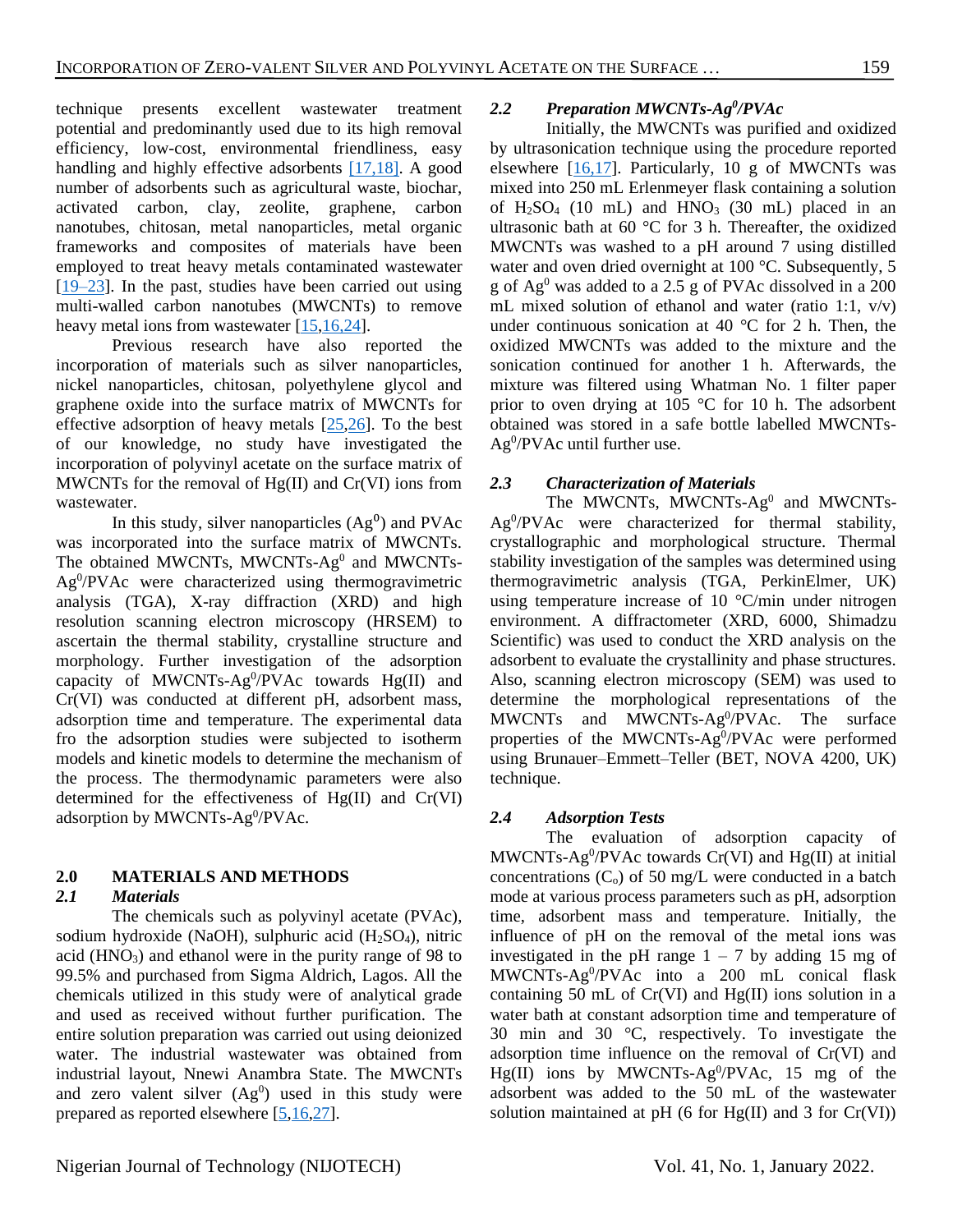in a corked 200 mL conical flask and placed in a water bath at 30 °C for the various adsorption time of 20, 30, 40, 50, 60 and 90 min, respectively. The influence of adsorbent mass on the removal of  $Cr(VI)$  and  $Hg(II)$  was examined at constant pH (6 for  $Hg(II)$  and 3 for  $Cr(VI)$ ), adsorption time (60 min) and temperature (30  $^{\circ}$ C) by adding different MWCNTs-Ag $^{0}$ /PVAc mass of 5, 10, 15, 20, 25 and 30 mg into a 50 mL wastewater contained in a 200 mL conical flask placed in a water bath. For the temperature influence of the removal of  $Cr(VI)$  and  $Hg(II)$ ions from wastewater, 30 mg of MWCNTs-Ag<sup>0</sup>/PVAc was added to 250 mL conical flask containing the wastewater at pH (6 for Hg(II) and 3 for  $Cr(VI)$ ) in a water bath for 60 min at 30, 35, 40, 45, 50, 55 and 60 °C, respectively. At the end of each pH, adsorption time, adsorbent mass and temperature variation, the mixture was filtered using Whatman No. 1 filter paper and the filtrate analyzed for the residual concentrations of  $Cr(VI)$  and  $Hg(II)$  using atomic adsorption spectrometry (AAS, PG 990, PG Instruments, UK) technique. The adsorption capacity  $(q_e,$ mg/g) at equilibrium and the removal percentage  $(R\%)$  of the metal ions were evaluated using Eqs. (1) and (2) [\[28](#page-10-0)[,29\]](#page-10-1).

$$
q_e = \frac{(C_0 - C_e) \times V}{m} \tag{1}
$$

$$
R\% = \frac{C_0 - C_{e,t}}{C_0} \times 100\%
$$
 (2)

In which  $C_0$  (mg/L) refers to the initial concentration of  $Cr(VI)$  and Hg(II) ions, while  $C_e$  (mg/L) represent the equilibrium concentrations of  $Cr(VI)$  and  $Hg(II)$  ions. Also, m (mg) and V (L) indicate the used mass of MWCNTs-Ag<sup>0</sup>/PVAc and the adsorbate solution volume.

#### **3.0 RESULTS AND DISCUSSION**

#### *3.1 Characterization of materials*

The MWCNTs, MWCNTs- $Ag<sup>0</sup>$  and MWCNTs-Ag<sup>0</sup>/PVAc were subjected to thermogravimetric analysis to determine their thermal stability and the results of the thermogram presented in Figure 1a. The thermogram curve for the MWCNT, MWCNTs-Ag<sup>0</sup> and MWCNTs-Ag<sup>0</sup>/PVAc showed similar pattern but differs slightly in their thermal stability. The thermogram curve of the MWCNTs did not show initial weight loss to moisture but was stable up to the temperature of 300 ºC, while  $MWCNTs-Ag<sup>0</sup>$ and MWCNTs- $Ag^0/PVAc$ revealed noticeable degradation which were attributed to the loss of moisture. As shown by the thermogram, the peak decomposition temperature and percentage weight loss observed on the MWCNTs were 450 ºC and 55%,

respectively. The thermogram curve of MWCNT- $Ag<sup>0</sup>$ exhibited peak decomposition temperature at 442 ºC and percentage weight loss of 78%. At the temperature of 439 ºC, the maximum percentage weight loss of 92% was recorded for MWCNTs-Ag<sup>0</sup>/PVAc. As seen from the TGA results, MWCNTs exhibited better thermal stability followed by MWCNTs-Ag<sup>0</sup> and MWCNTs-Ag<sup>0</sup>/PVAc. The observed trend in the thermal stability of the materials may be attributed to the incorporation of  $Ag<sup>0</sup>$  and PVAc to the surface matrix of MWCNTs.

The phase structure of MWCNTs, MWCNTs-Ag<sup>0</sup> and MWCNTs-Ag<sup>0</sup>/PVAc were examined using XRD technique and the spectrum obtained shown in Figure 1b. The result shows the samples were predominantly composed of carbon and the XRD spectra of MWCNTs demonstrated intense, sharp and strong peaks at the 2 theta values of 26.6º, 44.4º, 51.2º, 75.2º and 77.5º which were assigned to the crystal planes of  $(002)$ ,  $(101)$ ,  $(102)$ ,  $(200)$ and (204), respectively. Also, the evaluated average crystallite sizes of 6.80 nm were obtained for the MWCNTs using Debye-Scherer equation. Correspondingly, the XRD pattern of MWCNTs- $Ag^0$ revealed the presence of graphite carbon with diffraction peaks at the 2 theta values of 26.6º, 44.4º and 77.5º that corresponds to the crystal planes of (002), (101) and (204). The diffraction peaks of  $Ag^0$  were observed at 38.1 $^{\circ}$  and 64.5º with the crystal planes of (111) and (220), respectively. The narrow shape of the diffraction peak linked to the crystal plane of (002), (101) and (102) suggests the high crystallization and graphitization degree of MWCNTs due to purification. It is important to state the weak diffraction peak of carbon at 51.2º and 75.2º, earlier present on the MWCNTs disappeared due to the suppression of the graphite carbon by the  $Ag^0$  [\[30\]](#page-10-2). It is also noteworthy that there was slight decrease on the diffraction peaks of carbon with the deposition of  $Ag^0$ which confirms the result of the EDS in Table 1 that illustrated decrease of carbon content through the incorporation of  $Ag<sup>0</sup>$  The appearance of the graphite carbon and silver nanoparticles at their respective peaks confirms the incorporation of the later into the former. The average crystallite sizes of 19.04 nm were obtained for  $MWCNTs-Ag<sup>0</sup>$  using Scherer equation. It can also be seen in Figure 1b that the XRD spectra of MWCNTs-Ag<sup>0</sup>/PVAc shows the presence of graphite carbon identified at the 2 theta values of 26.6º, 44.4º and 77.5º with a corresponding crystal plane of (002), (101) and (204). In addition, the presence of  $Ag^0$  were indicated by diffraction peak 38.1 $\degree$ and 64.5º corresponding to the crystal planes (111) and (220). Notably, additional peak was observed at 12.8º and 81.6º due to the PVAc incorporation and were attributed to the crystal planes of  $(001)$  and  $(311)$   $[31,32]$  $[31,32]$ . The average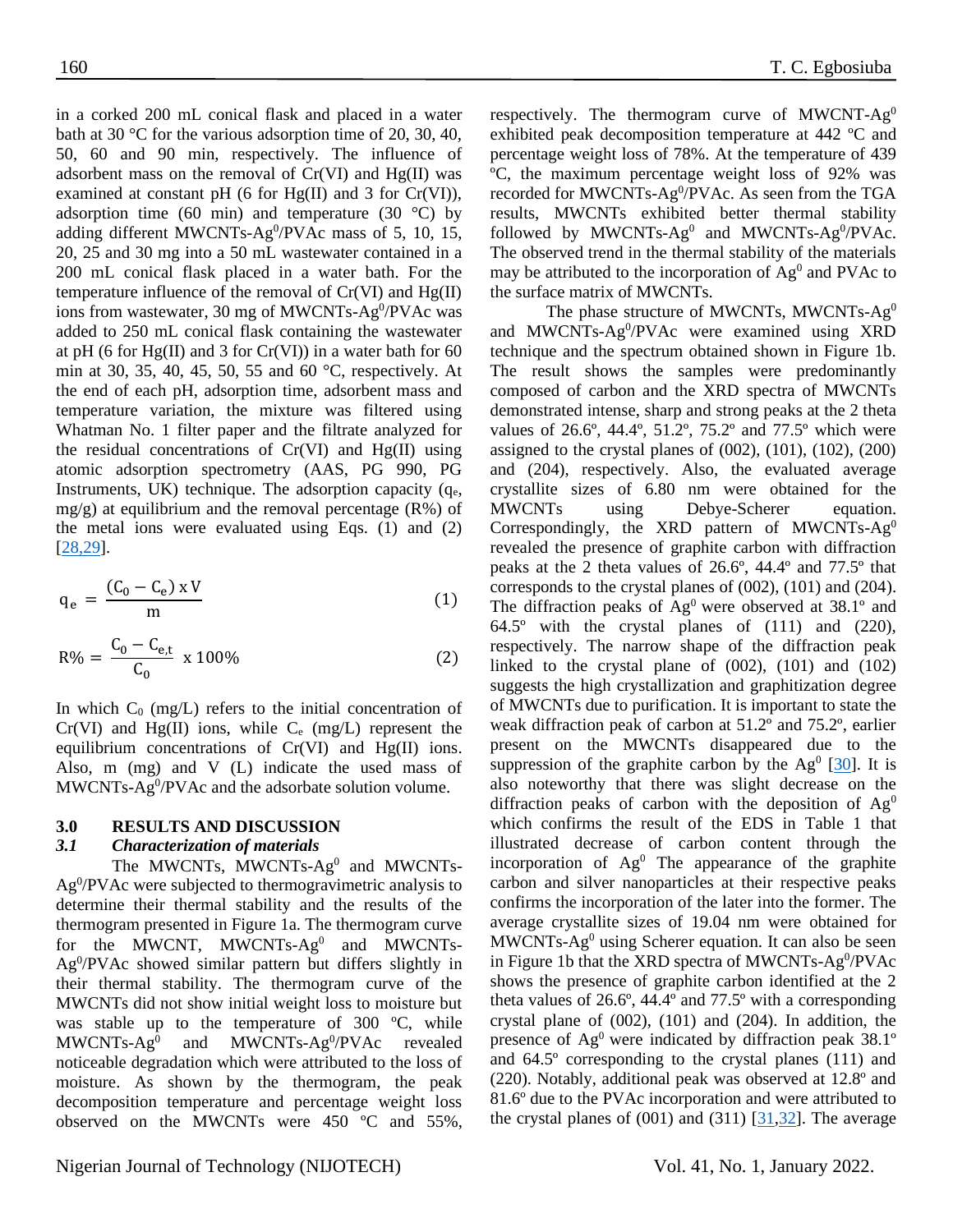crystallite sizes of MWCNTs-Ag $0$ /PVAc obtained from Debye-Scherrer equation was 24.3 nm. The observed increase in the crystallite size may be ascribed to the

incorporated materials on the surface matrix of MWCNTs. The crystallite sizes could serve as binding sites for the metal ions adsorption.



Figure 1: (a) TGA of MWCNTs, MWCNTs-Ag<sup>0</sup> and MWCNTs-Ag<sup>0</sup>/PVAc; (b) XRD of MWCNTs, MWCNTs-Ag<sup>0</sup> and MWCNTs-Ag<sup>0</sup>/PVAc: (c) HRSEM image of MWCNTs: (d) HRSEM image of MWCNTs-Ag<sup>0</sup>; (e) HRSEM image of MWCNTs-Ag<sup>0</sup>/PVAc before adsorption and (f) HRSEM image of MWCNTs-Ag<sup>0</sup>/PVAc after adsorption.

The surface morphology of MWCNTs, MWCNTs- $Ag^{0}$  and MWCNTs-Ag<sup>0</sup>/PVAc were examined using HRSEM technique and the results presented in Figure 1(cf). It can be seen from HRSEM image in Figure 1c that MWCNTs has loosely smooth networked cylindrical tubes that were homogenously distributed and entangled. The morphologies of the MWCNTs observed could be linked to the efficiency of the purification process in the removal of metallic and amorphous impurities. The formation of

smooth cylindrical shapes of the MWCNTs may also be due to the existence of intermolecular forces within the MWCNTs having different sizes of tubular and aggregated structures [\[33,34\].](#page-10-5) Typically, the surface morphology of MWCNTs-Ag<sup>0</sup> presented in Figure 1d indicates dense cylindrical shapes of MWCNTs with whitish deposition of Ag<sup>0</sup> on the surface of MWCNTs. The morphology of the MWCNTs-Ag<sup>0</sup> shows the presence of polymorphic shapes that is rocky, spherical and irregular granulated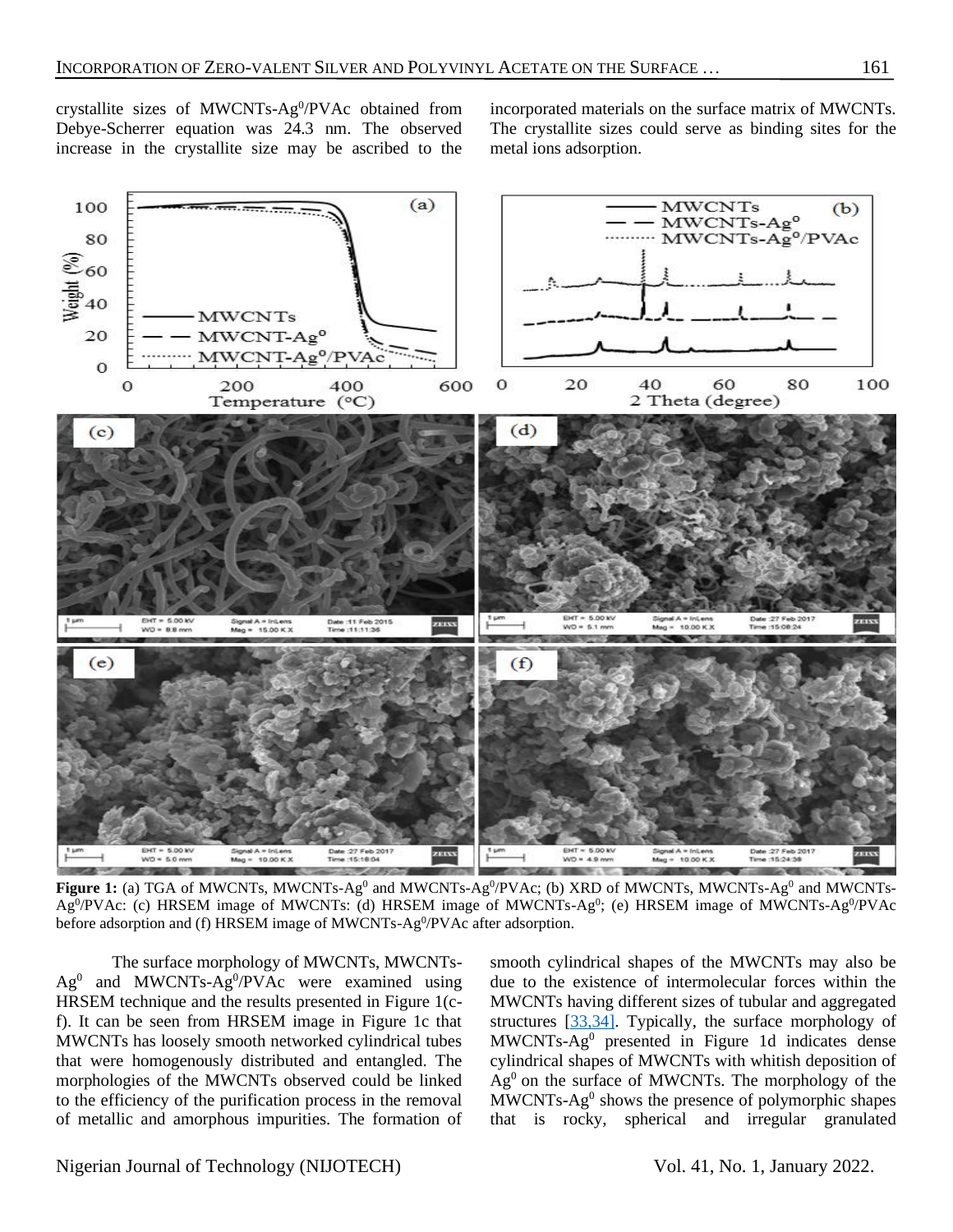agglomerates of powder brighter facets of  $Ag<sup>0</sup>$  on the MWCNTs surface fusing loosely with each other at their ends [\[35\]](#page-9-8). According to the result presented in Figure 1e, the surface morphology of MWCNTs-Ag<sup>0</sup>/PVAc appears similar, having aggregated morphologies and thick clusters like polymerized beehive structure. The surface morphology and shapes of the MWCNTs-Ag<sup>0</sup>/PVAc indicated the slight suppression of the cylindrical structure of the MWCNTs and the shiny tip presence of the  $Ag<sup>0</sup>$  and PVAc.

The result shows that the materials incorporated on the MWCNTs were appreciably dispersed on the surface. The suppression of the morphological arrangement of MWCNTs may be linked to the blockage of the inner wall by the Ag<sup>0</sup> and PVAc particles [\[36\]](#page-10-6). Above all, HRSEM analysis was also performed on the MWCNTs-Ag<sup>0</sup>/PVAc after the adsorption studies and the result shown in Figure 1f indicated that the tubular structure of the MWCNTs were retained. The result also revealed slight shortening and breakages of the MWCNTs with the reduction of intermolecular forces within the MWCNTs-Ag<sup>0</sup>/PVAc after the adsorption process because of the uptake of Cr(VI) and Hg(II) onto the surface of the outer walls of the aggregated structure of the MWCNTs-Ag<sup>0</sup>/PVAc [\[37\]](#page-10-7).

| Element  | MWCNT Atomic (%) | MWCNT-Ag <sup>0</sup> Atomic $(\%)$ | MWCNT-Ag $^0$ /PVAc Atomic (%) |
|----------|------------------|-------------------------------------|--------------------------------|
| C        | 91.8             | 80.6                                | 83.4                           |
| $\Omega$ | 6.6              | 5.5                                 | 5.0                            |
| Ag       | 0.0              | 12.6                                | 10.5                           |
| Fe       | 0.9              | 0.7                                 | 0.6                            |
| Ni       | 0.7              | 0.6                                 | 0.5                            |
| Total    | 100.             | 100                                 | 100                            |

**Table 1:** EDS elemental composition of adsorbents

The results of EDS elemental analysis of the MWCNTs, MWCNTs-Ag<sup>0</sup> and MWCNTs-Ag<sup>0</sup>/PVAc are presented in Table 1. It can be seen from the result that the major composition of MWCNTs are 91.8% carbon and 6.6% oxygen. The 0.9% iron and 0.7% nickel were metallic impurities encapsulated within the MWCNTs walls during purification. The result shows the main constituent of MWCNTs-Ag<sup>0</sup> as  $80.6\%$  carbon, 5.5% oxygen, 12.6%  $Ag<sup>0</sup>$  and negligible 0.7% and 0.6% of iron and nickel. Overall, the EDS result revealed that MWCNTs-Ag<sup>0</sup>/PVAc were composed of 83.4% carbon, 5.0% oxygen,  $10.5\%$  Ag<sup>0</sup>, 0.6% iron and 0.5% nickel. The noticeable reduction in the carbon content shown in Table 1 could also be attributed to the incorporation of  $Ag<sup>0</sup>$  and PVAc to the MWCNTs [\[38\]](#page-10-8).

# *3.2 Adsorption of Hg(II) and Cr(VI) by MWCNTs-Ag<sup>0</sup> /PVAc*

The preliminary investigation of the adsorption of  $Hg(II)$  and  $Cr(VI)$  by MWCNTs, MWCNTs-Ag<sup>0</sup> and MWCNTs-Ag<sup>0</sup>/PVAc was conducted and the result revealed a higher adsorption capacity of MWCNTs-Ag<sup>0</sup>/PVAc compared to others. Hence, the influence of pH, adsorption time, adsorbent mass and temperature on the removal of  $Hg(II)$  and  $Cr(VI)$  by MWCNTs-Ag<sup>0</sup>/PVAc was evaluated to determine the optimal adsorptive conditions.

## *3.2.1 Influence of pH*

The acidic and alkaline nature of the solution is a significant parameter influencing the form of Hg(II) and Cr(VI) contaminants in the solution and the surface charges of the adsorbent  $[1–3,6]$  $[1–3,6]$ . The influence of pH was investigated in the range 1 to 7 because  $Hg(II)$  is unstable in alkaline condition. It can be seen in Figure 2a that the removal of Hg(II) initially increased from pH 1 to 6 and then decreased with further increase in pH to 7. The highest removal of 93.5% was achieved for Hg(II) adsorption by MWCNTs-Ag<sup>0</sup>/PVAc at pH 6. On the other hand, the highest adsorption removal of 82.9% for Cr(VI) was obtained at pH 3, indicating increase in adsorption removal from pH 1 to 3 and decrease beyond pH 3. Generally, Cr(VI) exists in acid solution  $(1 < pH < 5)$  as acid chromate ion  $(HCrO<sub>4</sub>)$  and present in large amount with others like  $H_2$ CrO<sub>4</sub>, Cr<sub>2</sub>O<sup>2</sup><sup>-</sup>, Cr<sub>3</sub>O<sup>10-</sup> and  $Cr_4O^{13-}$ [6,39]. Typically, the isoelectric point (pH<sub>PZC</sub>) of MWCNTs-Ag<sup>0</sup>/PVAc was evaluated by titration method and obtained as 4.5 whereby the adsorbent was barely charged. Hence, lower removal rates of Hg(II) at  $pH <$  $pH<sub>PZC</sub>$  may be due to the electrostatic repulsion between positively charged Hg(II) and positively charged adsorbent. The reduction in adsorption effectiveness of Hg(II) at low pH could be attributed to occupation of adsorptive sites of adsorbent by hydrogen ions  $(H<sup>+</sup>)$  rather than Hg(II), that is competitive adsorption between protons and metal species [\[1,2\]](#page-8-0). Comparatively, the adsorption of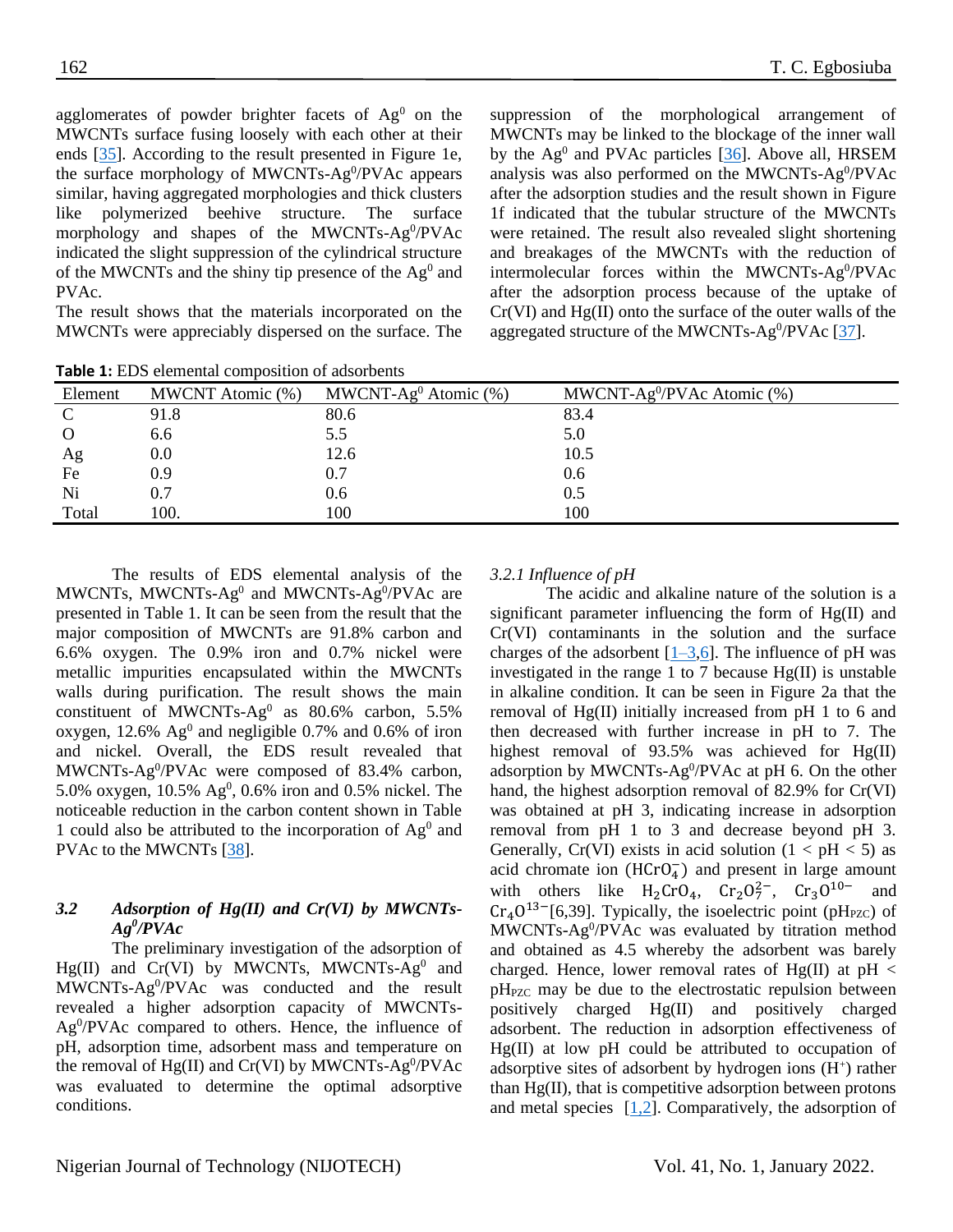$Cr(VI)$  was facilitated and favored at low pH (pH > pH<sub>PZC</sub>) by electrostatic interaction between the negatively charged HCrO<sub>4</sub> (anion) and the positively charged adsorbent [\[6,](#page-8-5)[39\]](#page-10-9). Notably, at the pH > pH<sub>PZC</sub>, the electrostatic attraction existing between positively charged Hg(II) and negatively charged adsorbent occurred and enhanced the adsorption capacity  $[3,39]$  $[3,39]$ . Above all, increasing the pH decreases the adsorption sites competition between metal

species  $(Hg(II))$  and protons as proposed by the theory of surface complex formation (SCF) [\[2\]](#page-8-1). On the contrary, low adsorption of Cr(VI) were revealed at  $pH > pH_{PZC}$  (see Figure 2a) up to the alkaline medium due to competition between OH<sup>-</sup> and  $Cr_2O_7^{2-}$  which is the dominant form of  $Cr(VI)$  in the medium  $[39]$ . The results of this study corresponds with similar results reported over the literature for  $Hg(II)$  and  $Cr(VI)$  adsorption  $[1,6]$  $[1,6]$ .



**Figure 2:** Influence of (a) pH; (b) adsorbent mass; (c) adsorption time and (d) temperature on the removal of Hg(II) and Cr(VI) by MWCNTs-Ag<sup>0</sup>/PVAc.

#### *3.2.2 Influence of Adsorbent Mass and Adsorption Isotherm*

Adsorbent mass had been reported as an important parameter that influences the adsorption of Hg(II) and  $Cr(VI)$   $[3,39]$  $[3,39]$ . As seen in Figure 2b, the adsorption capacity of MWCNTs-Ag<sup>0</sup>/PVAc towards  $Hg$ (II) improved from 175 to 249 mg/g, while the adsorption of Cr(VI) increased from 134 to 237 mg/g using the same adsorbent mass of 5 to 40 mg. The observed increment may be linked to the availability of greater adsorption sites [\[3\].](#page-8-2) Different from the above trend, the adsorption capacity of Hg(II) and Cr(VI) decreased to 248 and 235 mg/g by increasing the adsorbent mass to 50 mg. This behavior

may be ascribed to the greater occupation of the active sites by smaller masses and possible overlapping of the binding sites by larger masses [\[39\]](#page-10-9). Above all, it was observed that more Hg(II) ions were adsorbed at each adsorbent mass compared to Cr(VI) and may be attributed to the differences in the electronegativity of the metal ions. The electronegativities of Hg(II) and Cr(VI) are 2.00 and 1.66, respectively. Thus, metal ion with higher electronegativity tends to adsorb faster, compared with a lower electronegative metal ion.

The adsorption isotherm study is important in the description of the interaction between adsorbents and target pollutants [\[2\]](#page-8-1). Typically, three adsorption isotherm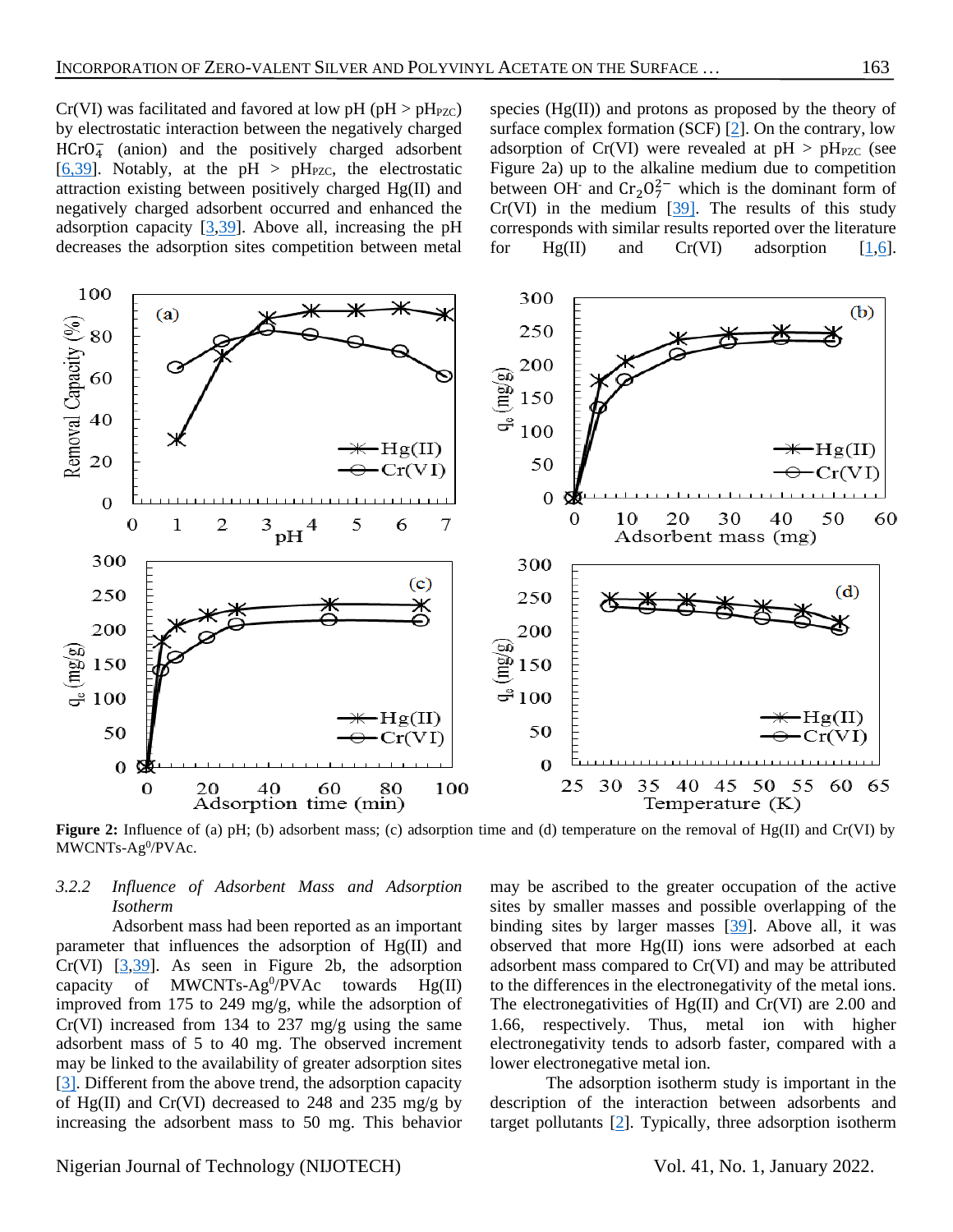models such as Langmuir, Freundlich and Dubinin-Radushkevich (D-R) were investigated and the obtained parameters presented in Table 2. As shown in Figure 3(a, b) and Table 2, Langmuir isotherm with higher correlation coefficient  $(R^2)$  of 0.993 and 0.979 for Hg(II) and Cr(VI) revealed a better fitting to experimental data compared to Freundlich and D-R. This indicate that the adsorption of  $Hg(II)$  and  $Cr(VI)$  by MWCNTs-Ag<sup>0</sup>/PVAc corresponds to monolayer homogenous coverage of the adsorption process.

In addition, the adsorption capacity for the monolayer adsorption process were obtained as 238.10 mg/g and 175.44 mg/g for Hg(II) and Cr(VI), respectively. Also,  $0 < R_L < 1$  obtained in Table 2 is an indication of a good adsorption performance.

#### *3.2.3 Influence of adsorption time and adsorption kinetics*

Time dependent investigations were performed to evaluate the adsorptive rate of Hg(II) and Cr(VI) ions on the MWCNTs- $Ag^0/PVAc$  and the result presented in Figure 2c. According to the result, rapid removal of Hg(II) and Cr(VI) were observed within the first 30 min which gradually slowed down until equilibrium was achieved at the adsorption time of 60 min. The observed adsorption trend of the metal ions may be due to the larger adsorption sites availability [\[3\]](#page-8-2). Beyond 60 min, the adsorption of the metal ions declined, which could be attributed to the saturation of the binding sites on the adsorbent surface by the metal ions  $[40]$ . The adsorption of more Hg(II) ions than Cr(VI) may be linked to the higher electronegativity of the former than the later.

| <b>Table 2:</b> Isotherm and kinetic parameters of $Hg(II)$ and $Cr(VI)$ adsorption by MWCNTs-Ag <sup>0</sup> /PVAc. |                        |        |     |  |  |
|----------------------------------------------------------------------------------------------------------------------|------------------------|--------|-----|--|--|
| <b>Models</b>                                                                                                        | <b>Parameters</b>      | Hg(II) | ∠r( |  |  |
|                                                                                                                      | $\alpha$ (m $\alpha$ ) | 740    | דרר |  |  |

|          | <b>Models</b>                                                                                                                                                                                                                                                                                                                                                                                                                                                                                                                                                                                                                                                                 | <b>Parameters</b> | Hg(II) | Cr(VI)                                                                                                                                                                     |
|----------|-------------------------------------------------------------------------------------------------------------------------------------------------------------------------------------------------------------------------------------------------------------------------------------------------------------------------------------------------------------------------------------------------------------------------------------------------------------------------------------------------------------------------------------------------------------------------------------------------------------------------------------------------------------------------------|-------------------|--------|----------------------------------------------------------------------------------------------------------------------------------------------------------------------------|
|          |                                                                                                                                                                                                                                                                                                                                                                                                                                                                                                                                                                                                                                                                               | $q_m(mg/g)$       | 249    | 237                                                                                                                                                                        |
|          | 1.50<br>Langmuir<br>$K_L(L/min)$<br>0.006<br>$R_{L}$<br>$R^2$<br>0.993<br>12.97<br>$n_F$<br>Freundlich<br>330.14<br>$K_F$ (mg/g)<br>$\mathbb{R}^2$<br>0.818<br>$3x10^{-9}$<br>$K_{ad}$<br>Dubinin-Radushkevich<br>282.08<br>$q_s$<br>$\overline{\mathbf{R}}^2$<br>0.456<br>Pseudo-first order<br>151.77<br>$q_{e, cal}(mg/g)$<br>0.105<br>$K_1(1/\text{min})$<br>$\mathbb{R}^2$<br>0.989<br>476.19<br>Pseudo-second order<br>$q_e (mg/g)$<br>$K_2$ (g mg <sup>-1</sup> min <sup>-1</sup> )<br>$R^2$<br>0.9999<br>$\alpha$ (g mg <sup>-1</sup> min <sup>-2</sup> )<br>576.50<br>$\beta$ (mg g <sup>-1</sup> min <sup>-1</sup> )<br>Elovich<br>0.079<br>$\mathbb{R}^2$<br>0.917 |                   | 0.26   |                                                                                                                                                                            |
|          |                                                                                                                                                                                                                                                                                                                                                                                                                                                                                                                                                                                                                                                                               |                   |        | 0.036<br>0.979<br>4.18<br>293.17<br>0.901<br>$2x10^{-6}$<br>224.5<br>0.593<br>211.3<br>0.086<br>0.996<br>434.78<br>0.00130<br>0.0008<br>0.9997<br>784.49<br>0.055<br>0.920 |
| Isotherm |                                                                                                                                                                                                                                                                                                                                                                                                                                                                                                                                                                                                                                                                               |                   |        |                                                                                                                                                                            |
|          |                                                                                                                                                                                                                                                                                                                                                                                                                                                                                                                                                                                                                                                                               |                   |        |                                                                                                                                                                            |
|          |                                                                                                                                                                                                                                                                                                                                                                                                                                                                                                                                                                                                                                                                               |                   |        |                                                                                                                                                                            |
|          |                                                                                                                                                                                                                                                                                                                                                                                                                                                                                                                                                                                                                                                                               |                   |        |                                                                                                                                                                            |
|          |                                                                                                                                                                                                                                                                                                                                                                                                                                                                                                                                                                                                                                                                               |                   |        |                                                                                                                                                                            |
|          |                                                                                                                                                                                                                                                                                                                                                                                                                                                                                                                                                                                                                                                                               |                   |        |                                                                                                                                                                            |
|          |                                                                                                                                                                                                                                                                                                                                                                                                                                                                                                                                                                                                                                                                               |                   |        |                                                                                                                                                                            |
|          |                                                                                                                                                                                                                                                                                                                                                                                                                                                                                                                                                                                                                                                                               |                   |        |                                                                                                                                                                            |
|          |                                                                                                                                                                                                                                                                                                                                                                                                                                                                                                                                                                                                                                                                               |                   |        |                                                                                                                                                                            |
|          |                                                                                                                                                                                                                                                                                                                                                                                                                                                                                                                                                                                                                                                                               |                   |        |                                                                                                                                                                            |
|          |                                                                                                                                                                                                                                                                                                                                                                                                                                                                                                                                                                                                                                                                               |                   |        |                                                                                                                                                                            |
| Kinetics |                                                                                                                                                                                                                                                                                                                                                                                                                                                                                                                                                                                                                                                                               |                   |        |                                                                                                                                                                            |
|          |                                                                                                                                                                                                                                                                                                                                                                                                                                                                                                                                                                                                                                                                               |                   |        |                                                                                                                                                                            |
|          |                                                                                                                                                                                                                                                                                                                                                                                                                                                                                                                                                                                                                                                                               |                   |        |                                                                                                                                                                            |
|          |                                                                                                                                                                                                                                                                                                                                                                                                                                                                                                                                                                                                                                                                               |                   |        |                                                                                                                                                                            |
|          |                                                                                                                                                                                                                                                                                                                                                                                                                                                                                                                                                                                                                                                                               |                   |        |                                                                                                                                                                            |

To further understand the adsorption performance of MWCNTs-Ag<sup>0</sup>/PVAc for Hg(II) ions than Cr(VI), adsorption kinetic experiments were explored and fitted to kinetic models such as pseudo-first order, pseudo-second order and Elovich model. The results presented in Table 2 and Figure 3c revealed that the  $R^2$  of pseudo-second order of the metal ions were larger (0.9999 for Hg(II) and 0.9994 for  $Cr(VI)$ ) than that of pseudo-first order (0.989 for  $Hg(II)$ ) and 0.996 for  $Cr(VI)$  and Elovich (0.917 for Hg(II) and

0.920 for Cr(VI)) model indicating a better fit of the experimental data to pseudo-second order. Overall, the adsorption kinetics indicate that the adsorption mechanism of Hg(II) and Cr(VI) ions were controlled by chemical adsorption interaction. In this study, the chemisorption controlled adsorption of Hg(II) and Cr(VI) ion onto MWCNTs-Ag<sup>0</sup>/PVAc involves the generation of valence forces by the exchange and sharing of electrons between the metal ions and the adsorbent  $[2]$ .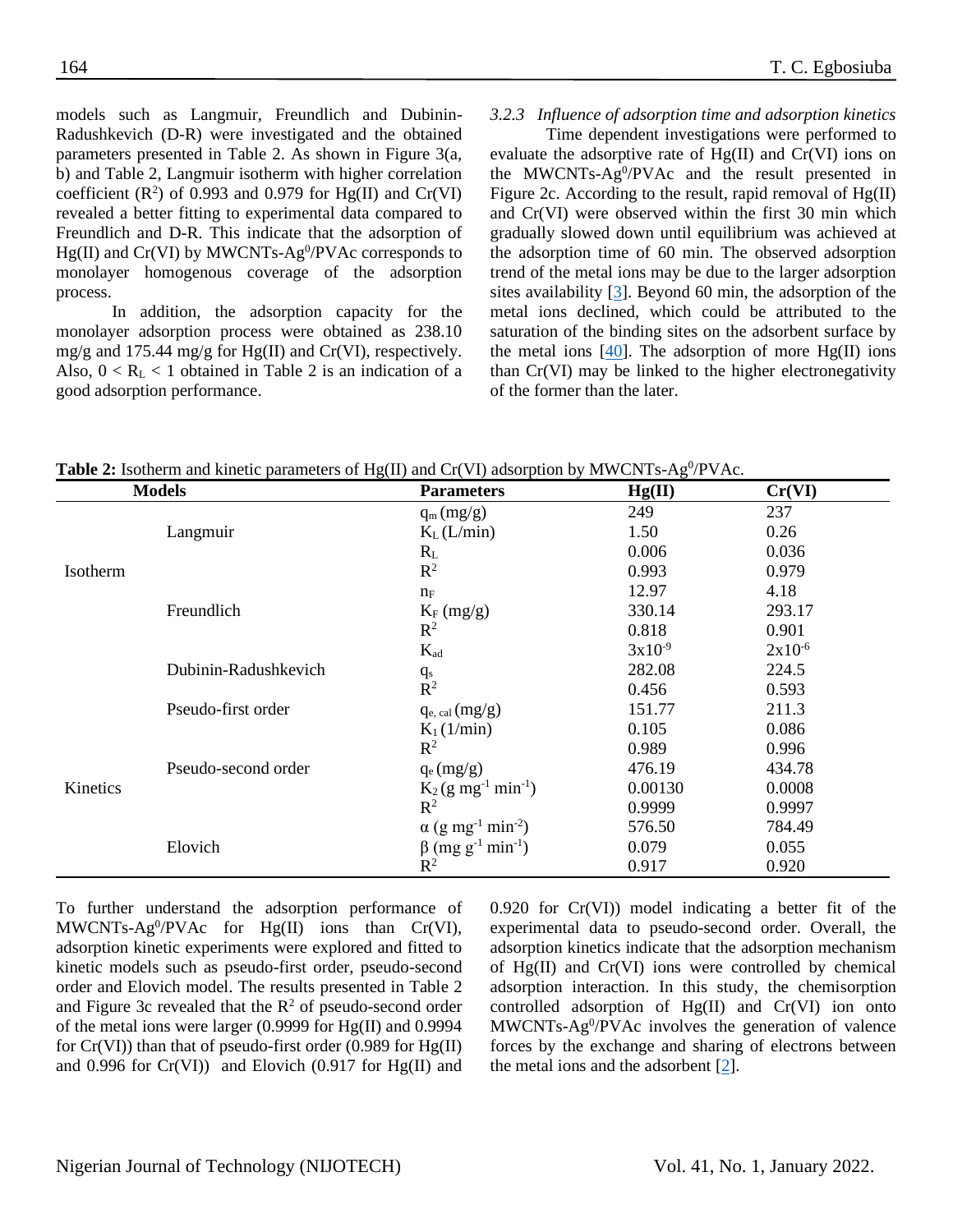

**Figure 3:** (a) Langmuir isotherm of Hg(II) adsorption; (b) Langmuir isotherm of Hg(II) adsorption; (c) Pseudo-second order kinetics of Hg(II) and Cr(VI) adsorption and (d) thermodynamics of metal ions adsorption by MWCNTs-Ag<sup>0</sup>/PVAc

#### *3.2.4 Influence of temperature and thermodynamics*

The influence of temperature on the adsorption capacity of MWCNTs-Ag<sup>0</sup>/PVAc for Hg(II) and Cr(VI) was investigated and the result shown in Figure 2d. Importantly, increase in temperature from 30 to 60 °C

resulted to decline in the adsorption of metal ions on the adsorbent surface from 249 to 214 mg/g for  $Hg(II)$  and from 237 to 202 mg/g for Cr(VI) ion. The Van't Hoff relationship plot and evaluated thermodynamic parameters are shown in Figure 3d and Table 3, respectively.

| Temperature $(^{\circ}C)$ |                                                       |              |              | Cr(VI)       |              |              |
|---------------------------|-------------------------------------------------------|--------------|--------------|--------------|--------------|--------------|
|                           | $\begin{array}{c}\nHg(II) \\ \Delta G^0\n\end{array}$ | $\Delta H^0$ | $\Delta S^0$ | $\Delta G^0$ | $\Delta H^0$ | $\Delta S^0$ |
| 30                        | $-17389$                                              | -99859       | $-271$       | $-11368$     | $-41259$     | $-98$        |
| 35                        | $-16465$                                              |              |              | $-10949$     |              |              |
| 40                        | $-15455$                                              |              |              | $-10652$     |              |              |
| 45                        | $-13269$                                              |              |              | $-10184$     |              |              |
| 50                        | $-12011$                                              |              |              | $-9475$      |              |              |
| 55                        | $-11201$                                              |              |              | $-9077$      |              |              |
| 60                        | $-9368$                                               |              |              | $-8399$      |              |              |

Table 3: Thermodynamic parameters for the removal of Hg(II) and Cr(VI) by MWCNTs-Ag<sup>0</sup>/PVAc

Accordingly, the  $\Delta G^0$  were all negative for both  $Hg(II)$  and  $Cr(VI)$  at the various temperatures, indicating that the adsorption process of the metal ions were spontaneous on the surface of MWCNTs-Ag<sup>0</sup>/PVAc. The negative values of  $\Delta H^0$  suggests that the adsorption procedure of Hg(II) and Cr(VI) releases heat (exothermic process), an indication that increase in temperature did not facilitate the adsorption process. In the end, the negative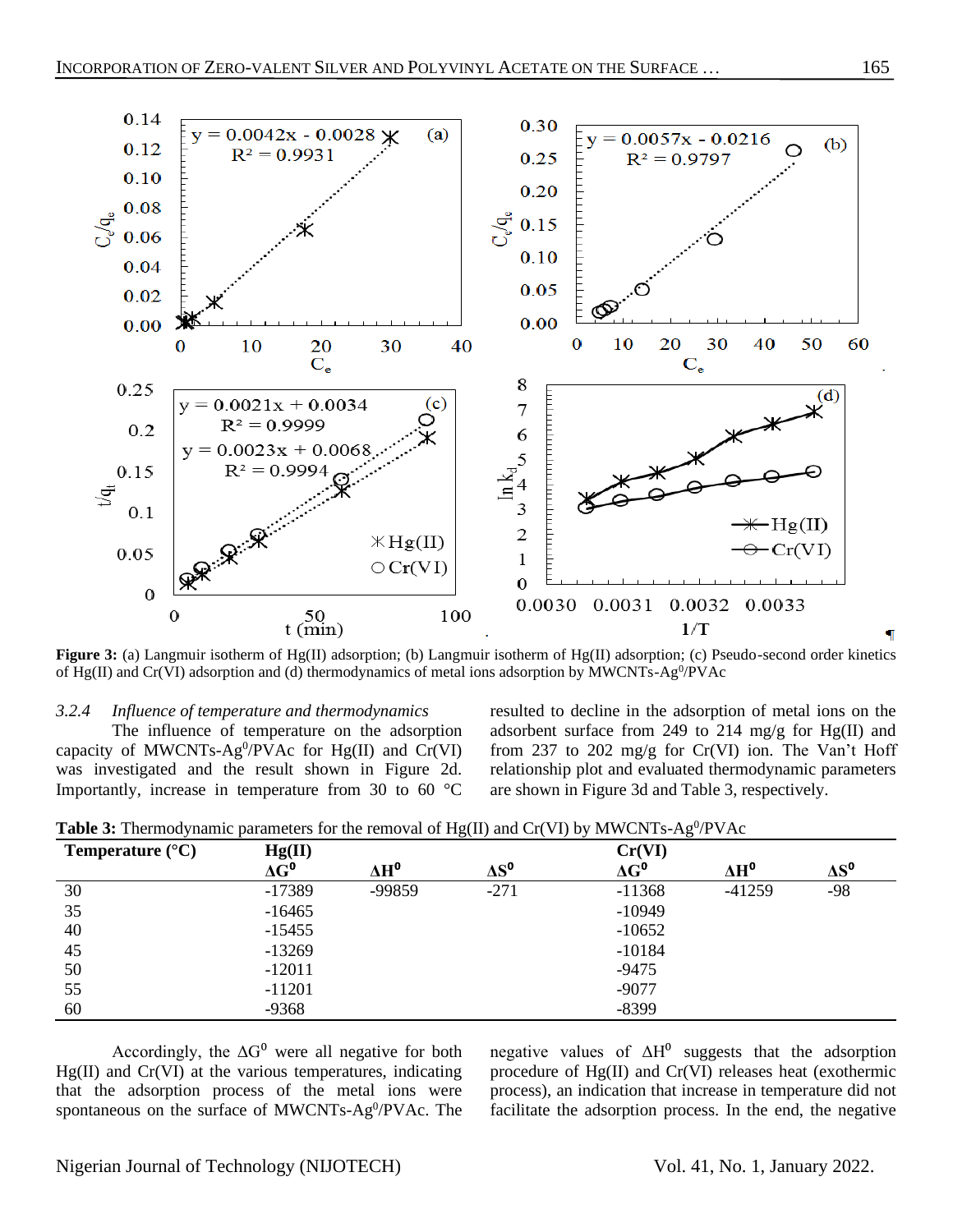value of  $\Delta S^{\circ}$  for both Hg(II) and Cr(VI) is indicative of reduction in the stoichiometry of randomness at the adsorbent/adsorbate interface.

# **4 CONCLUSION**

In this study, MWCNTs-Ag<sup>0</sup>/PVAc was successfully fabricated by the effective incorporation of highly dispersed  $Ag^0$  and PVAc on the surface of MWCNTs for the removal of  $Hg(II)$  and  $Cr(VI)$  ions from wastewater. Improved Hg(II) and Cr(VI) removal performance was achieved at the optimum pH (6 for Hg(II) and 3 for  $Cr(VI)$ , adsorbent mass (40 mg), adsorption time (60 min) and temperature (30  $^{\circ}$ C). The experimental data fitted better to the Langmuir isotherm, compared to Freundlich and D-R isotherm models. The maximum adsorption capacity of Hg(II) and Cr(VI) adsorption onto MWCNTs-Ag<sup>0</sup>/PVAc for the monolayer coverage were 249 mg/g and 237 mg/g, respectively. Equally, the kinetic data showed best suitability to pseudosecond order model for the kinetic mechanism explanation, indicating chemisorption-controlled adsorption process. MWCNTs-Ag<sup>0</sup>/PVAc showed optimum performance effectiveness to remove  $Hg(II)$  and  $Cr(VI)$  from wastewater than other nanoadsorbents..

## **REFERENCES**

- <span id="page-8-0"></span>[1] Pei, P. Xu, Y. Wang, L. Liang, X. Sun, Y. "Thiolfunctionalized montmorillonite prepared by one-step mechanochemical grafting and its adsorption performance for mercury and methylmercury", *Sci. Total Environ.* 806, 2022, pp.150510. https://doi.org/10.1016/j.scitotenv.2021.150510.
- <span id="page-8-1"></span>[2] Long, C. Li, X. Jiang, Z. Zhang, P. Qing, Z. Qing, T. Feng, B. "Adsorption-improved MoSe<sub>2</sub> nanosheet by heteroatom doping and its application for simultaneous detection and removal of mercury (II)", *J. Hazard. Mater.* 413, 2021, pp.125470. https://doi.org/10.1016/j.jhazmat.2021.125470.
- <span id="page-8-2"></span>[3] Chen, C. Chen, Z. Shen, J. Kang, J. Zhao, S. Wang, B. Chen, Q. Li, X. "Dynamic adsorption models and artificial neural network prediction of mercury adsorption by a dendrimer-grafted polyacrylonitrile fiber in fixed-bed column", *J. Clean. Prod.* 310, 2021, pp.127511. https://doi.org/10.1016/j.jclepro.2021.127511.
- <span id="page-8-3"></span>[4] Selimin, M.A. Latif, A.F.A. Lee, C.W. Muhamad, M.S. Basri, H. Lee, T.C. "Adsorption efficiency of hydroxyapatite synthesised from black tilapia fish scales for chromium (VI) removal", *Mater. Today Proc.* (2021).

https://doi.org/10.1016/j.matpr.2021.10.008.

- <span id="page-8-4"></span>[5] Egbosiuba, T.C., Abdulkareem, A.S., Kovo, A.S., Afolabi, E.A., Tijani, J.O., Bankole, M.T., Bo, S. and Roos, W.D. "Adsorption of Cr (VI), Ni (II), Fe (II) and Cd (II) ions by KIAgNPs decorated MWCNTs in a batch and fixed bed process". Scientific reports, 11(1), 2021, pp.1-20. https://doi.org/10.1038/s41598-020-79857-z.
- <span id="page-8-5"></span>[6] Yang, H.R., Li, S.S., Shan, X.C., Yang, C., An, Q.D., Zhai, S.R. and Xiao, Z.Y., "Hollow polyethyleneimine/carboxymethyl cellulose beads with abundant and accessible sorption sites for ultraefficient chromium (VI) and phosphate removal". *Separation and Purification Technology*, *278*, 2021, pp.119607. https://doi.org/10.1016/j.seppur.2021.119607.
- <span id="page-8-6"></span>[7] WHO, Guidelines for Drinking-water Quality, Fourth Ed. (2017) 631. https://doi.org/10.1016/S1462-0758(00)00006-6.
- <span id="page-8-7"></span>[8] Sun, Y., Zhou, S., Pan, S.Y., Zhu, S., Yu, Y. and Zheng, H., "Performance evaluation and optimization of flocculation process for removing heavy metal". *Chemical Engineering Journal*, *385*, 2020, pp.123911. https://doi.org/10.1016/j.cej.2019.123911.
- [9] Maslova, M., Ivanenko, V., Yanicheva, N. and Gerasimova, L., "The effect of heavy metal ions hydration on their sorption by a mesoporous titanium phosphate ion-exchanger". *Journal of Water Process Engineering*, *35*, 2020, pp.101233. https://doi.org/10.1016/j.jwpe.2020.101233.
- [10] Chen, Q., Yao, Y., Li, X., Lu, J., Zhou, J. and Huang, Z., "Comparison of heavy metal removals from aqueous solutions by chemical precipitation and characteristics of precipitates". *Journal of water process engineering*, *26*, 2018, pp.289-300. https://doi.org/10.1016/j.jwpe.2018.11.003.
- [11] Tijani, J.O., Abdullahi, M.N., Bankole, M.T., Mustapha, S., Egbosiuba, T.C., Ndamitso, M.M., Abdulkareem, A.S. and Muzenda, E., "Photocatalytic and toxicity evaluation of local dyeing wastewater by aluminium/boron doped WO3 nanoparticles". *Journal of Water Process Engineering*, *44*, 2021, pp.102376. https://doi.org/10.1016/j.jwpe.2021.102376.
- [12] Egbosiuba, T.C., Abdulkareem, A.S., Kovo, A.S., Afolabi, E.A., Tijani, J.O. and Roos, W.D., "Enhanced adsorption of As (V) and Mn (VII) from industrial wastewater using multi-walled carbon nanotubes and carboxylated multi-walled carbon nanotubes". *Chemosphere*, *254*, 2020, pp.126780. https://doi.org/10.1016/j.chemosphere.2020.126780.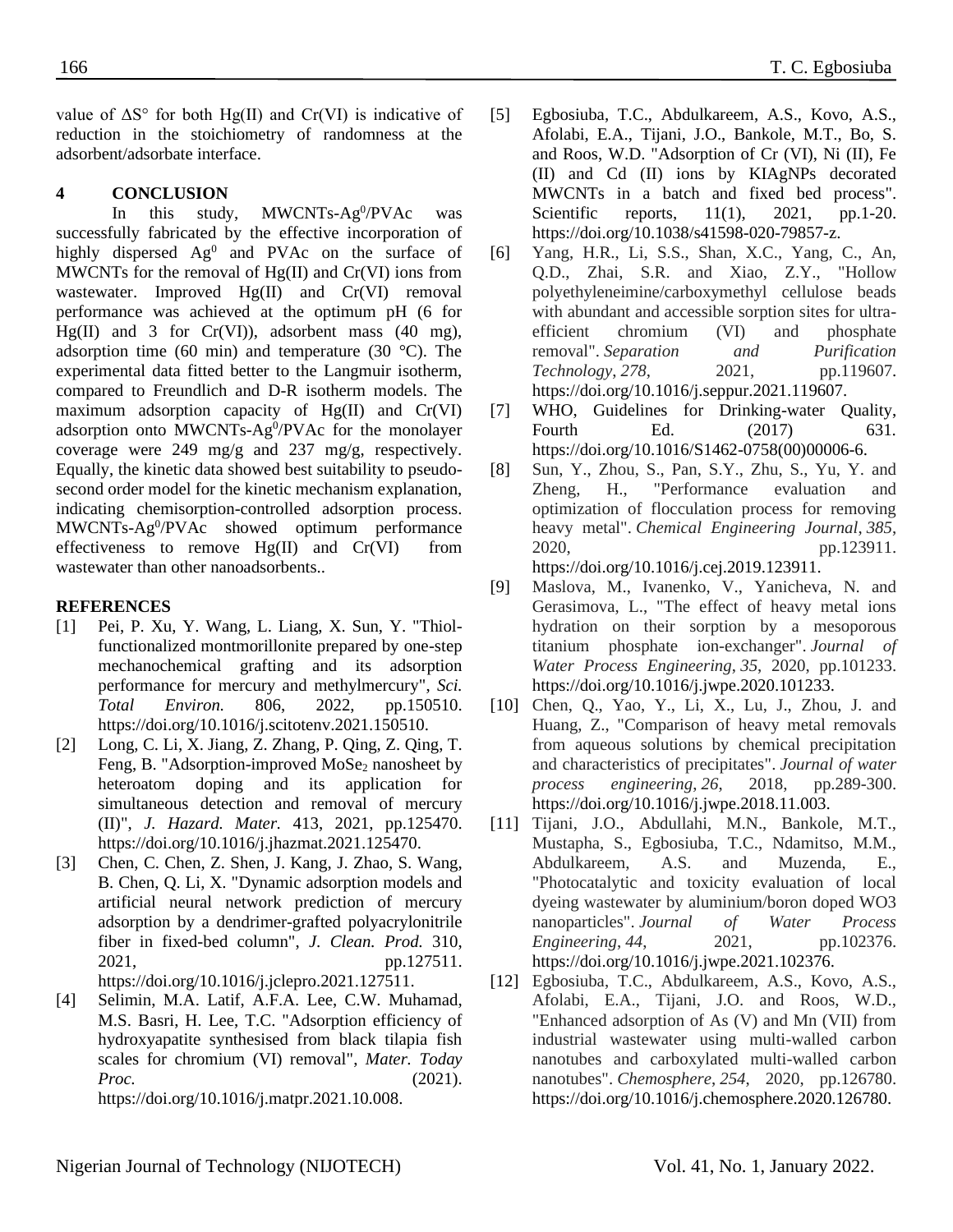- [13] Igwegbe, C.A. Onukwuli, O.D. Ighalo, J.O. Okoye, P.U. "Adsorption of Cationic Dyes on Dacryodes edulis Seeds Activated Carbon Modified Using Phosphoric Acid and Sodium Chloride", *Environ. Process.* 7, 2020, pp.1151–1171. https://doi.org/10.1007/s40710-020-00467-y.
- <span id="page-9-0"></span>[14] Mustapha, S., Tijani, J.O., Ndamitso, M.M., Abdulkareem, S.A., Shuaib, D.T., Mohammed, A.K. and Sumaila, A., "The role of kaolin and kaolin/ZnO nanoadsorbents in adsorption studies for tannery wastewater treatment". *Scientific Reports*, *10*(1), 2020, pp.1-22. https://doi.org/10.1038/s41598-020- 69808-z.
- <span id="page-9-5"></span>[15] Hamzat, W.A., Abdulkareem, A.S., Bankole, M.T., Tijani, J.O., Kovo, A.S. and Abubakre, O.K., "Adsorption studies on the treatment of battery wastewater by purified carbon nanotubes (P-CNTs) and polyethylene glycol carbon nanotubes (PEG-CNTs)". *Journal of Environmental Science and Health, Part A*, *54*(9), 2019, pp.827-839. https://doi.org/10.1080/10934529.2019.1596701.
- <span id="page-9-6"></span>[16] Egbosiuba, T.C. Abdulkareem, A.S. "Highly efficient as-synthesized and oxidized multi-walled carbon nanotubes for copper(II) and zinc(II) ion adsorption in a batch and fixed-bed process", *J. Mater.* Res. Technol. 2021. https://doi.org/10.1016/j.jmrt.2021.09.094.
- <span id="page-9-1"></span>[17] Egbosiuba, T.C., Egwunyenga, M.C., Tijani, J.O., Mustapha, S., Abdulkareem, A.S., Kovo, A.S., Krikstolaityte, V., Veksha, A., Wagner, M. and Lisak, G., "Activated multi-walled carbon nanotubes decorated with zero valent nickel nanoparticles for arsenic, cadmium and lead adsorption from wastewater in a batch and continuous flow modes". *Journal of Hazardous Materials*, *423*, 2022. pp.126993.

https://doi.org/10.1016/j.jhazmat.2021.126993.

- <span id="page-9-2"></span>[18] Mustapha, S., Tijani, J.O., Ndamitso, M.M., Abdulkareem, A.S., Shuaib, D.T. and Mohammed, A.K., "Adsorptive removal of pollutants from industrial wastewater using mesoporous kaolin and kaolin/TiO2 nanoadsorbents". *Environmental Nanotechnology, Monitoring & Management*, *15*, 2021. p.100414. https://doi.org/10.1016/j.enmm.2020.100414.
- <span id="page-9-3"></span>[19] Ogarekpe, N.M., Tenebe, I.T., Emenike, P.C., Antigha, R.E., Bassey, I.E., Attah, I.C. and Ekeng, E.E., "Preliminary investigation on the use of Moringa oleifera for the purification of lead polluted wastewater". *Nigerian Journal of Technology*, *38*(1), 2019, pp.253-257. https://doi.org/10.4314/njt.v38i1.30.
- [20] Agarry, S.E. Owabor, C.N. "Evaluation of the adsorption potential of rubber (Hevea brasiliensis) seed pericarp-activated carbon in abattoir wastewater treatment and in the removal of iron (III) ions from aqueous solution", Niger. J. Technol. 31, 2012, pp. 346–358.
- [21] Ohimor, E.O. Temisa, D.O. Ononiwu, P.I. "Production of Activated Carbon from Carbonaceous Agricultural Waste Material: Coconut Fibres", Niger. J. Technol. 40, 2021, pp. 19–24. https://doi.org/10.4314/njt.v40i1.4.
- [22] Oribayo, O. Olaleye, O.O. Akinyanju, A.S. Omoloja, K.O. Williams, S.O. "Coconut shell-based activated carbon as adsorbent for the removal of dye from aqueous solution: equilibrium, kinetics, and thermodynamic studies", Niger. J. Technol. 39, 2021 1076–1084. https://doi.org/10.4314/njt.v39i4.14.
- <span id="page-9-4"></span>[23] Egbosiuba, T.C., Abdulkareem, A.S., Kovo, A.S., Afolabi, E.A., Tijani, J.O., Auta, M. and Roos, W.D., "Ultrasonic enhanced adsorption of methylene blue onto the optimized surface area of activated carbon: Adsorption isotherm, kinetics and thermodynamics". *Chemical engineering research and design*, *153*, 2020, pp.315-336. https://doi.org/10.1016/j.cherd.2019.10.016.
- <span id="page-9-7"></span>[24] Bankole, M.T., Mohammed, I.A., Abdulkareem, A.S., Tijani, J.O., Ochigbo, S.S., Abubakre, O.K. and Afolabi, A.S., "Optimization of supported bimetallic (Fe-Co/CaCO3) catalyst synthesis parameters for carbon nanotubes growth using factorial experimental design". *Journal of Alloys and compounds*, *749*, 2018, pp.85-102. https://doi.org/10.1016/j.jallcom.2018.03.150.
- <span id="page-9-8"></span>[25] Bhaumik, M. Maity, A. Brink, H.G. "Zero valent nickel nanoparticles decorated polyaniline nanotubes for the efficient removal of Pb(II) from aqueous solution: Synthesis, characterization and mechanism investigation", *Chem. Eng. J.* 417, 2021, pp.127910. https://doi.org/10.1016/j.cej.2020.127910.
- <span id="page-9-9"></span>[26] Al Hamouz, O.C.S., Adelabu, I.O. and Saleh, T.A., "Novel cross-linked melamine based polyamine/CNT composites for lead ions removal". *Journal of environmental management*, *192*, 2017, pp.163-170. https://doi.org/10.1016/j.jenvman.2017.01.056.
- <span id="page-9-10"></span>[27] Egbosiuba, T.C., Abdulkareem, A.S., Tijani, J.O., Ani, J.I., Krikstolaityte, V., Srinivasan, M., Veksha, A. and Lisak, G., "Taguchi optimization design of diameter-controlled synthesis of multi walled carbon nanotubes for the adsorption of Pb (II) and Ni (II) from chemical industry